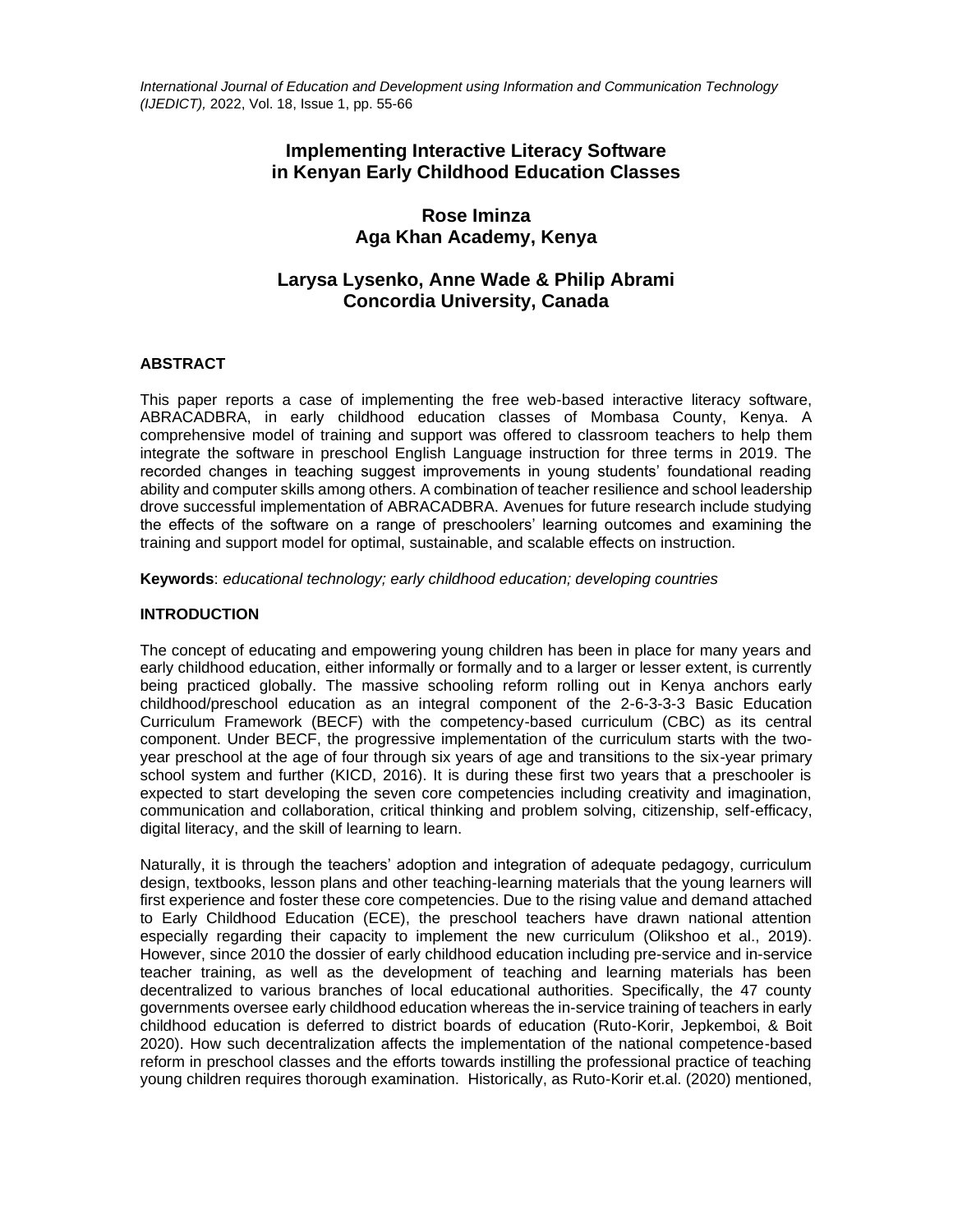teaching at the early childhood level attracted high school dropouts or high school graduates with the lowest grades and without formal qualifications. Even though in recent years the share of preprimary Kenyan teachers with at least some formal education has grown from 70% to 82% (World Bank, 2019), qualified ECE teachers continue to be in short supply. Avenues for professional inservice training and development opportunities are rare and unsatisfactory thus teachers are incapacitated to produce adequate impact on the development and learning of young children in the context of schooling reform (Wangila 2017). Moreover, a lack of appropriate teaching and learning materials also contributes to the challenge of Kenyan preschool instruction (Abud & Proulx 2019). Suggesting that the issue with quality ECE is pervasive in developing countries, Mitter & Putcha (2018) make a call for the professionalization of the ECE workforce as a key driver to achieving and ensuring adequate preschool education. Globally, research on ECE and care programs also maintain that higher teacher qualifications are related to improvements in supporting children's development and learning (Manning et al. 2017).

With the growing accessibility of computer devices on the global scale, information and communication technology (ICT) has been heralded for its potential to improve the quality of both ECE teacher training and schooling. According to Abud & Proulx (2019) technology can support improvements in preschool teacher qualifications, education, and training. Thus, the areas for investment in pedagogical innovation should include the development of teaching and learning technology as well as the applications to support professional development and continuous training for preschool teachers. As early as 2016, Macharia & Kimani suggested the use of low-cost computers as a learning tool for young students in Kenyan preschool classes. At about the same time, the national government began funding a Digital Learning Program (DLP, aka Digischool) targeting integration of ICT in primary school teaching and learning (ICT Authority, 2016). To date, the programme has distributed 1.2 million DLP devices such as student tablets, teacher laptops, content servers and projectors. Together with improving infrastructure, supplying electricity to schools, the DLP's activities also include developing digital content and building teacher capacity. However, only a low number of teachers have reported use of these devices with some consistency in their primary classrooms where insufficient training in computer pedagogy (KNEC 2020) and a significant void of digital interactive content within the DLP ecosystem (UNESCO 2019) were the key impediments, and even more so in preschool.

Given the above and at the request of the Mombasa County Director, we tested the feasibility of implementing an educational technology, the web-based interactive early literacy software in a few Kenyan preschool classes to improve pre-primary instruction. The tool being evidence-based and research-proven, provides high quality instructional content and builds teacher capacity. Its important benefits for early literacy teaching and learning have been demonstrated by systematic research (Abrami, Lysenko & Borokhovski 2020). Specifically, the studies of the tool used in preschool instruction found positive effects on the foundational reading skills of kindergarteners in the UK and Canada (Comaskey, Savage & Abrami 2009; McNally, Ruiz-Valenzuela & Rolfe 2016).

## **CASE DESCRIPTION**

## **Participants**

The County Directorate of Education and ICT was pivotal in the teacher selection process as they knew the preschools in most need of this intervention. The focus was also on schools that had access to functional technology; for instance, a school computer laboratory where one of the computers would be turned into a content server and school proximity to each other for ease of county personnel's supervision, monitoring, and support. Initially, 45 teachers from 20 schools accounting for 5.5 % of the 688 teachers in 542 ECE centers and pre-primary classes attached to 161 public and 110 private schools in Mombasa County were identified to participate. However, due to limited budget, one teacher was selected from each school, yielding 21 teacher-participants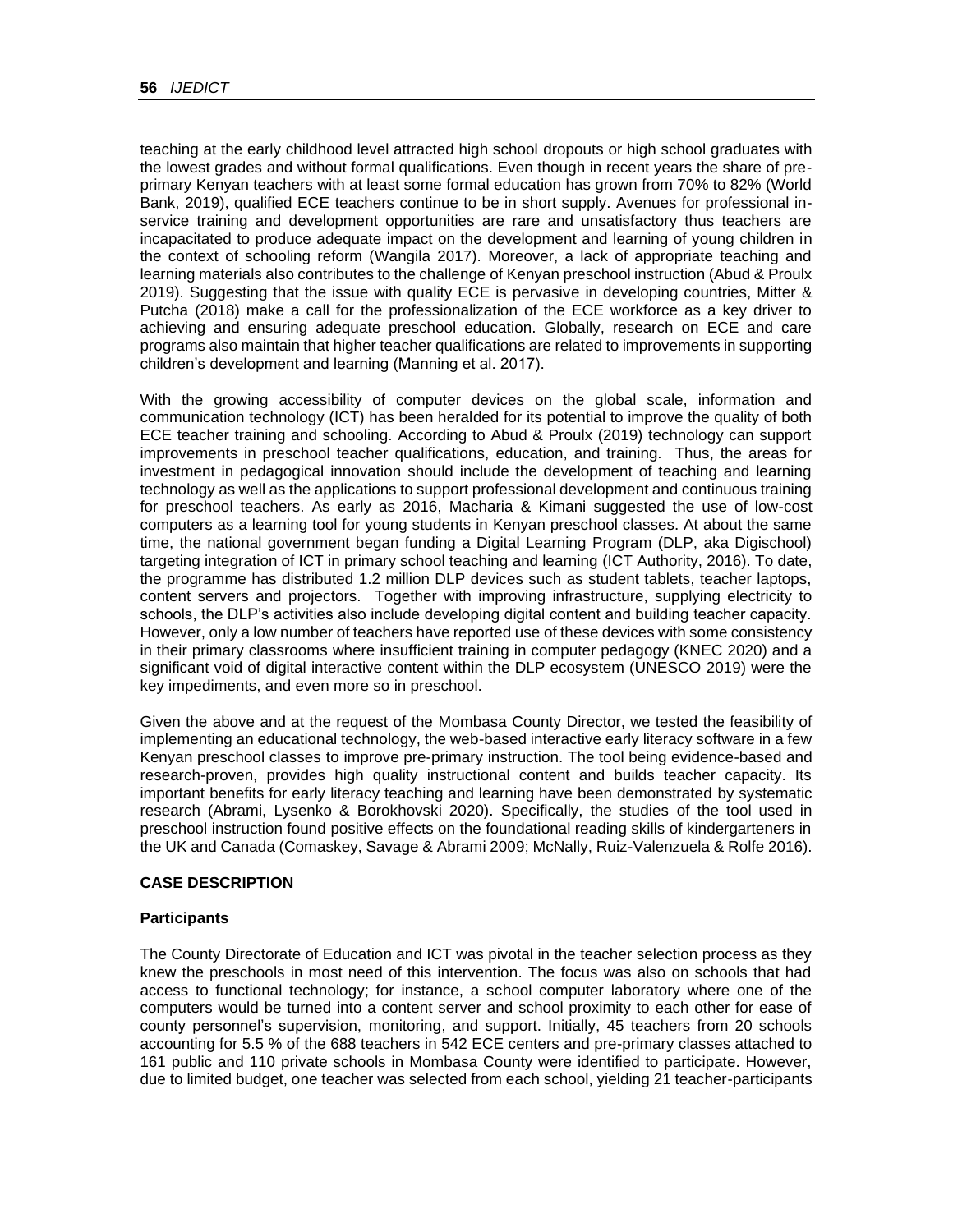from 11 private and 9 public pre-school classes. In 10 of these schools, the software had been previously used in the low primary classes.

#### **METHODOLOGY**

To explore the implementation of the literacy software in pre-primary classrooms in Kenya, we applied the case study methodology. The perspectives of the relevant groups of actors were considered to inform this case. Specifically, the data sources were the teachers who completed an unstructured survey of their perceptions about training and implementation experiences; the professional development coordinator's reports about teacher training sessions and the County Support Officer's reports of her school and classroom visits summarizing her observations of the instructional context, classroom instruction and support experiences. The information was analysed along the three major aspects of the intervention -- namely, training, support and implementation and synthesized accordingly. To illustrate teacher uptake and implementation of the innovation, three vignettes are included below. These vignettes focus on the experiences in the ECE centres affiliated with public schools where the computer labs or DLP devices were available for preschoolers. In addition to the availability of technology, the vignettes were selected to reflect the variation in class sizes, levels of in-school support, teaching experience, and pedagogical strategies of strong implementers.

#### **ABRACADABRA Intervention**

#### *Software*

Developed by Concordia University in Canada, ABRACADABRA (ABRA) is part of a suite of free evidence-based and evidence-proven learning software (Learning Toolkit Plus). It is an online application that provides an interactive environment to develop early literacy. ABRA design relies on the taxonomy of foundational literacy skills and sub-skills, such as phonics and phonemic awareness, fluency, and comprehension needed for young children to be successful in learning how to read and write (National Reading Panel 2000). In line with the tenets of a balanced literacy philosophy, ABRA emphasizes a harmonious balance between code-emphasis and a literaturerich context. The tool is neither linear in use nor prescriptive of a single method of teaching and learning to read. The instructional components can be repurposed based on teaching preferences and learners' needs, allowing teachers to use it when, how, and with whom they see fit. ABRA offers distinct environments for learners, teachers, and parents.

*Student Module:* ABRA's student environment contains alphabetics, fluency, comprehension, and writing activities, many at different levels of difficulty and complexity. As Figure 1 shows, they are linked to 20 interactive books of various genres. The student environment can be accessed at <https://literacy.concordia.ca/abra/en/>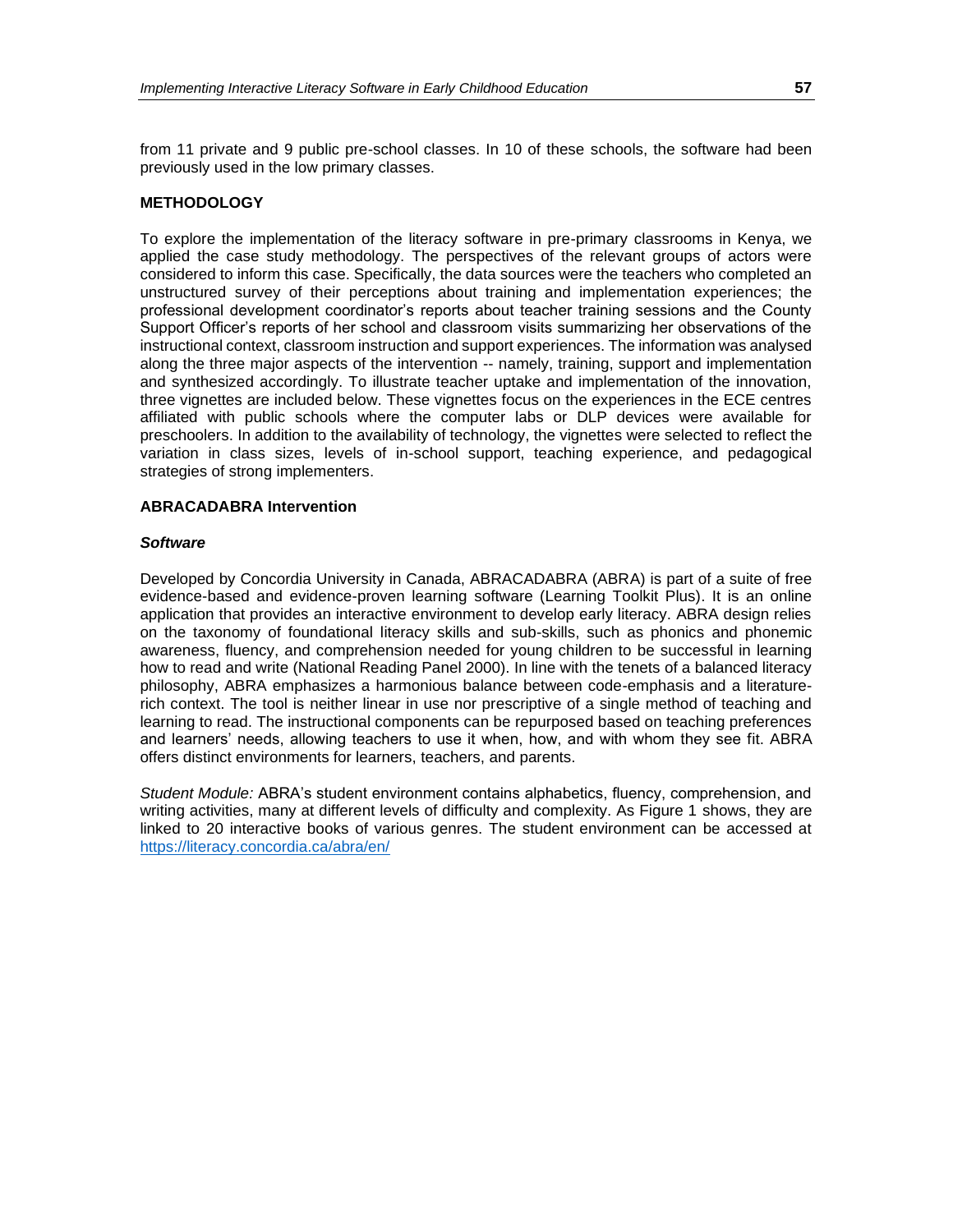



The gaming elements of ABRA are designed to engage children in reading and writing and to increase their motivation. In each activity (Figure 2), children follow a set of simple rules to progress towards a goal and once it is reached, the children are rewarded with a mini game. Adding to the software game-like feel, each ABRA character has a personal story the children can read or listen to and that reinforces the purpose and context of what they must do in each activity. The embedded support within ABRA tailors the degree of learner scaffolding offered as children interact with the tool. If they respond incorrectly, they are provided with suggestions or can seek help.



**Figure 2:** An ABRA activity

*Teacher and Parent modules*: ABRA also offers environments for teachers and parents to encourage their engagement and support for students learning.

The Teacher Module consolidates teaching material embedded in the tool such as just-in-time support for teachers and resources for classroom use including explanations, lesson plans, embedded video teaching vignettes, and printable resources (Figure 3). In addition, the teachers can access the teachers' manual available both electronically and in print form.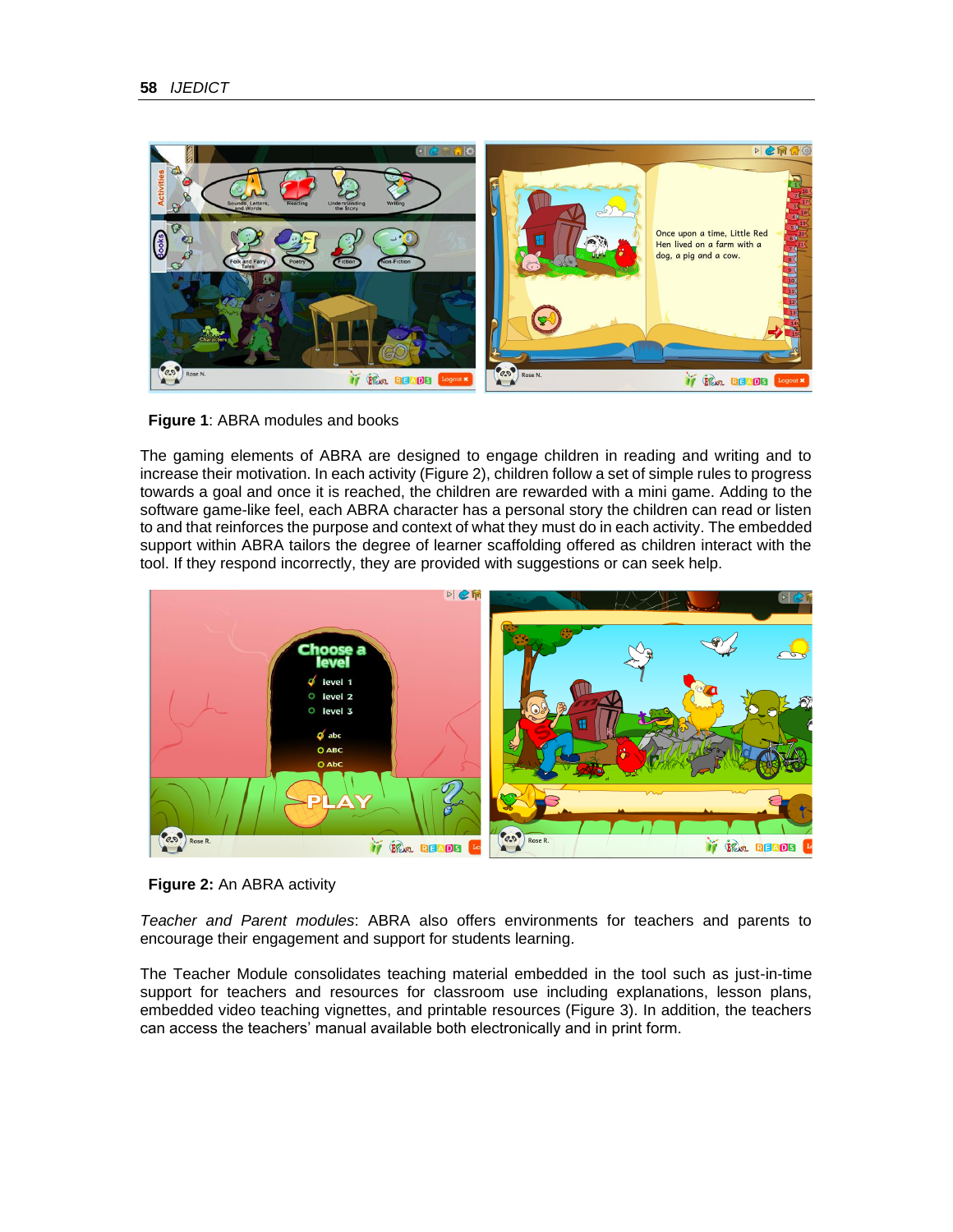| PARENT<br><b>VIDEOS</b><br><b>ACTIVITIES</b><br><b>STORIES</b><br><b>LISING ARRA</b><br><b>RESOURCES</b>                                                                                                                            |                                                       | <b>PARENT SITE</b><br>HOME<br><b>ACTIVITIES</b><br><b>STORIES</b><br><b>LISING ARRA</b><br><b>VIDEOS</b><br><b>RESOURCES</b> |                          |
|-------------------------------------------------------------------------------------------------------------------------------------------------------------------------------------------------------------------------------------|-------------------------------------------------------|------------------------------------------------------------------------------------------------------------------------------|--------------------------|
|                                                                                                                                                                                                                                     | Resources                                             | <b>Resources: Teacher Aids</b><br><b>Technical Support</b>                                                                   |                          |
| <b>ABRA Promo</b><br>ABRACADABRA, A Balanced Reading Approach for Children Always<br>Designed to Achieve Best Results for All, is a highly interactive, early<br>literacy web-based tool that supports beginning readers through 33 | <b>Teacher Guides</b><br><b>Teacher Aids</b>          | aszil B<br>- 8<br>Πŧ,<br><b>ABRA Icons</b><br><b>Getting Started in</b><br><b>Assessing Students</b>                         | - 8<br>$\omega_{\rm{m}}$ |
| engaging activities linked to 20 stories of different kinds.<br><b>Balanced Literary Approach</b><br>How and Where?<br><b>What's ABRA?</b><br><b>Access ABRA</b>                                                                    | <b>Lesson Plans</b><br><b>Classroom Activities</b>    | Ð<br>드<br>÷<br>$-1$<br>- 1                                                                                                   |                          |
| Watch on<br>$\sim$ 100                                                                                                                                                                                                              | <b>Handouts and Classroom Resources</b><br>Worksheets | <b>Getting Started in READS (READS)</b><br><b>Quick Tips</b>                                                                 |                          |
|                                                                                                                                                                                                                                     | <b>ABRA Offline</b>                                   |                                                                                                                              |                          |
| Interested or want to learn more?                                                                                                                                                                                                   | <b>Charles</b>                                        |                                                                                                                              |                          |

**Figure 3**: Teacher module

As part of the Teacher Module, the ABRA Assessment feature enables teachers to track student and class performance on instructional activities for a set period (Figure 4). The assessment reports communicate areas of success or difficulty for an individual student or the entire class. The teacher can then make decisions about the balance of instruction, that is, which activities should be delivered and the specific level of an activity that is appropriate to meet students' learning needs. The assessment feature is only accessible from a teacher account in the full version of the application installed on a local server.

| « Start a New Report                                                                                                       | Print this Page<br>Legend |                         | Time Spent: - 26 minutes                               |              | Times Accessed: 2 times |                                         |                            |                                 | Average Time/Access: 12.77 minutes |                                         |  |
|----------------------------------------------------------------------------------------------------------------------------|---------------------------|-------------------------|--------------------------------------------------------|--------------|-------------------------|-----------------------------------------|----------------------------|---------------------------------|------------------------------------|-----------------------------------------|--|
|                                                                                                                            |                           |                         | Class Average Time Spent: ~ 2 minutes                  |              | <b>Service</b>          | Class Average Times Accessed: 0 times   |                            |                                 |                                    | Class Average Time/Access: 9.01 minutes |  |
| Portrait<br>From: 1 Jun 1, 2021<br>To: 3011, 2021 Apply<br>J. Opunga                                                       |                           | Overall Statistics      |                                                        |              | Total                   |                                         |                            | Choose the level(s): All levels |                                    | - 0                                     |  |
|                                                                                                                            |                           |                         | Correct on first try                                   |              |                         |                                         |                            |                                 |                                    |                                         |  |
| <b>Comin</b><br><b>Co</b> Dmin<br>0 min                                                                                    |                           |                         | Correct on second attempt<br>Help provided by the tool |              |                         |                                         | 60                         |                                 | Student Compared to the Class(%)   |                                         |  |
|                                                                                                                            |                           | Incorrect               |                                                        |              |                         |                                         | 50                         |                                 |                                    |                                         |  |
| Sounds, Letters and Words<br>49 minutes                                                                                    |                           |                         | <b>Stories Read</b>                                    |              |                         | 40                                      |                            |                                 |                                    |                                         |  |
|                                                                                                                            |                           | <b>Stories Read</b>     |                                                        |              | # Times                 |                                         | 30                         |                                 |                                    |                                         |  |
| Note: The subcategories listed here are general. Some activities may belong to multiple categories in practice.            |                           |                         | The Dove and the Ant                                   |              |                         |                                         | 20                         |                                 |                                    |                                         |  |
| Click on the activity to see more details.<br>Phonics                                                                      |                           |                         | Student Error Report -                                 |              |                         |                                         | $30 -$<br>$D -$<br>Correct |                                 | Correct with help                  | Incorrect                               |  |
| Pre-alphabetics<br>Phonological & Phonemic<br>Awareness<br>The Alphabet Song<br><b>Basic Decoding</b><br>Auditory Blending |                           | Story                   | Level                                                  | Date         | Sentence                | Student<br>Answer<br>twords<br>counted) |                            |                                 | Student Class                      |                                         |  |
| $\rightarrow$<br>0 minutes<br>0 minutes<br>0 minutes<br>$UUZ$ 13<br>U 2 3 4 5 6 7<br>L1 2 3 4 5 5 6 17                     |                           | The Dove<br>and the Ant |                                                        | Jun 18, 2021 | They sprout.            |                                         |                            |                                 |                                    |                                         |  |
|                                                                                                                            |                           | The Dove<br>had the Art |                                                        | Jun 18, 2021 | it grew.                |                                         |                            |                                 |                                    |                                         |  |

**Figure 4:** ABRA assessment

The Parent Module provides access to multimedia literacy resources and tips on how to support students' use of ABRA in the home.

## **Training and support**

In addition to the software, training and support of teachers were the key components of the intervention. To aid implementation, we put the following framework in place.

*The training* of teachers unfolded as a three-day workshop with the focus on how to use the ABRA software to teach literacy. In addition to 21 pre-school teachers who successfully completed the training, five county officials representing the participating jurisdictions also attended the workshop. It was envisaged that these officers would enable the teacher support system. A team consisting of the local seasoned Learning Toolkit coordinator and two experienced ABRA primary teachers (champions) facilitated the training.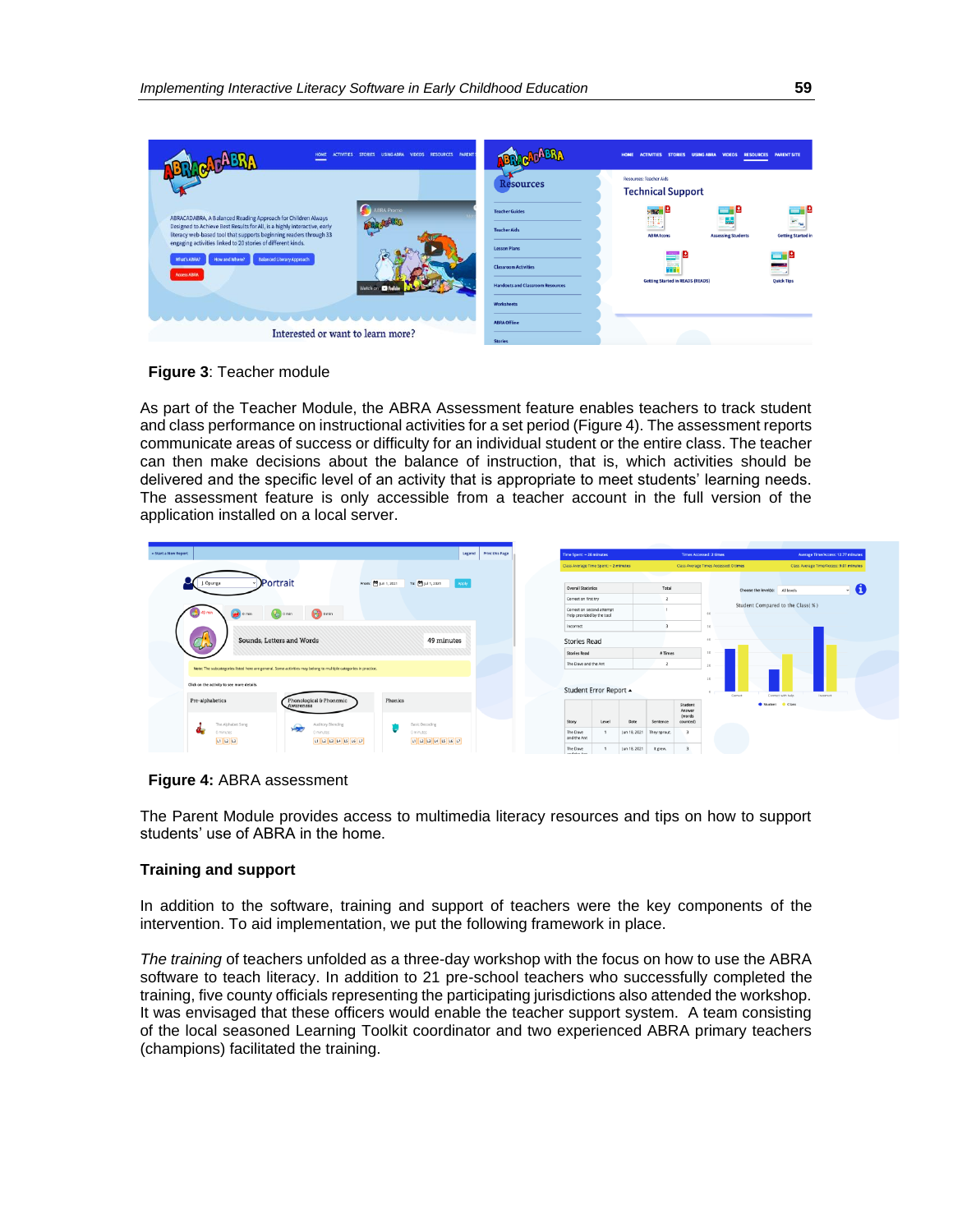A variety of cooperative learning strategies and interactive techniques such as gallery walks, jigsaw puzzles, roulette and think pair-share were used for training. The intent was that participation in these activities would encourage teachers to employ some of them for use in their own classrooms. Approaches for managing split and large classes were also utilized. Inclusion, differentiation, heterogeneous grouping, positive interdependence, and individual accountability were modeled to ensure boys and girls had equal opportunity to learn literacy skills with ABRA. Teachers shared a computer during training as a model for maximizing the use of devices available to them in their classrooms. The multiple login feature on ABRA was used during the training. Immersion was a significant aspect of the training where guiding questions were assigned to teachers to help them deepen their understanding while exploring the tool. The teachers were required to demonstrate learned concepts at every stage through short reflections, and lesson planning aided teachers to situate ABRA within the curriculum. During training, explicit linkages between the curriculum and the software were established. Working in groups, teachers prepared a lesson plan, presented their lesson plan to peers, and subsequently micro-taught a fragment of it and received feedback. Lesson planning and the subsequent micro-teaching offered teachers hands-on experience in adequate integration of ABRA activities in literacy instruction. Although most of the teachers were using computer technology at such a scale for the first time, they were eager to learn more each day. Teachers came to the sessions early and stayed longer, taking their time to learn from each other and practicing with the software. The excitement and commitment were evident in their interactions, feedback, presentations, and reflections. In addition to preparing teachers to integrate the software in literacy instruction, the ABRA training lays the foundation for the provision of inschool support. Following successful classroom implementation, the trained teachers would share new skill development and personal experiences with their peers who were also learning to teach with ABRA.

*The support* to the implementation unfolded in the following school term and came from the trainers, the Curriculum Support Officers, ABRA champions and peers. For instance, the support team members held weekly thematic planning sessions with teachers and used classroom visits to support instruction. The county officials monitored the implementation of the software alongside with CBC. To this end, they were expected to visit the teachers in their classrooms, observe their lessons, and provide feedback to the teachers as well as to coordinate and moderate the bi-weekly cluster meetings for the teachers to plan instruction and reflections. In practice, some of these activities were completed because of the demands of time imposed by the competing programs within the county departments. Bi-monthly planning sessions focused on the following aspects: integration of the software into instruction, alignment of ABRA with the Kenya curriculum designs, differentiated instruction, and using cooperative learning strategies to teach ABRA in large classes.

ABRA teacher resources were introduced to the teachers at the training where they had ample opportunity to interact with them. They offer an array of ABRA curricular materials including the ABRA Teacher Guide, job aids, extension activities and worksheets developed specifically to align the use of the tool with the literacy curriculum. In addition to ABRA-embedded resources, supplementary materials were also provided including refined lesson plans that had been developed in previous years by teachers in primary school. The use of these resources was suggested rather than prescribed and was left to each teacher's discretion.

Along with the weekly planning meetings and in-class visits, a WhatsApp group was created for the provision of continuous off-site support. The conversations were moderated by the county officials and the trainers. The teachers actively contributed to the dialogue by sharing their initial experiences implementing the tool and posting photos and videos of the classroom activities in the weeks following training. The participants also exchanged opinions and testimonies of the successes and challenges they encountered in their classrooms. However, with time, the contributions on the group conversations waned off to only a few of the teachers and officials.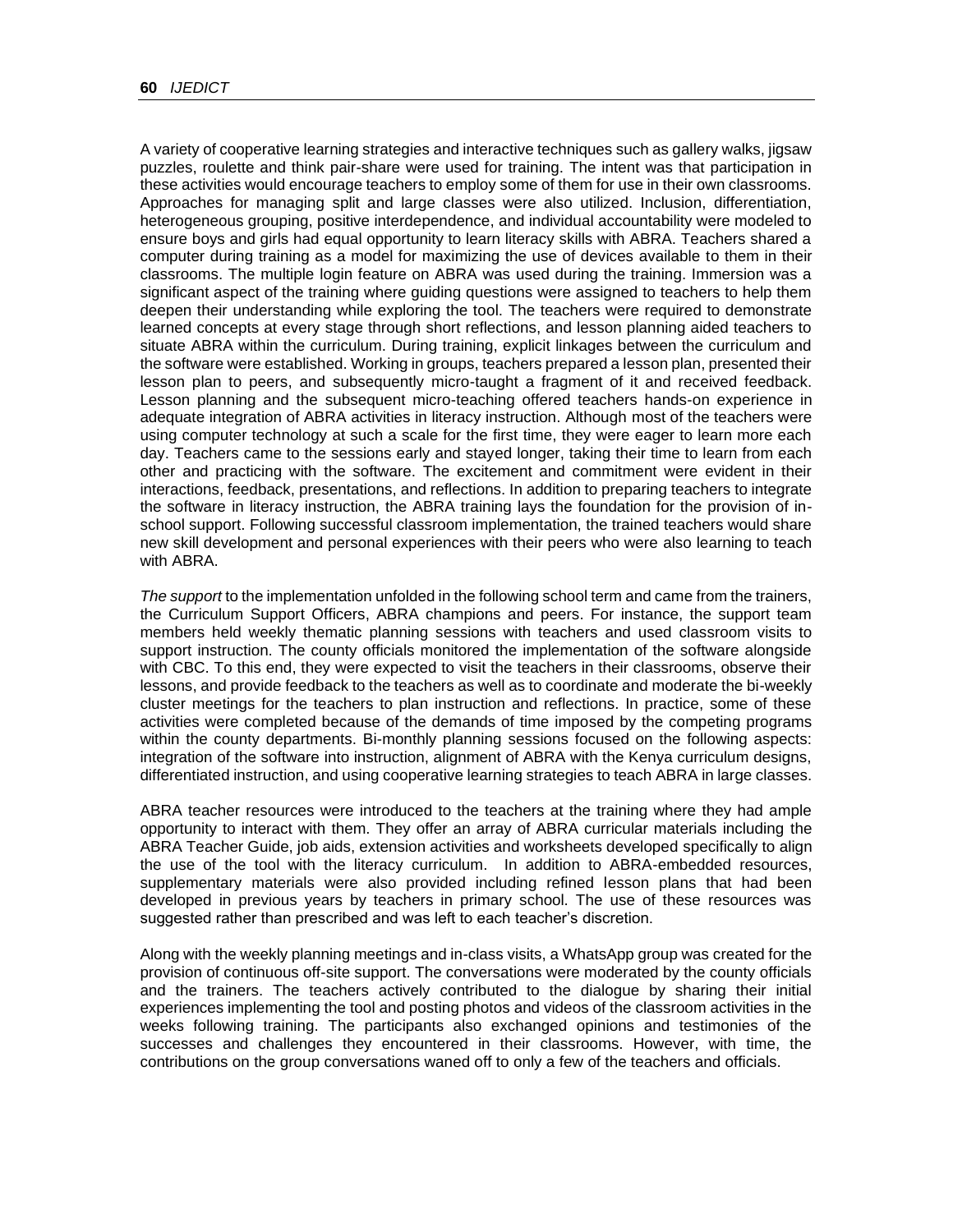Technical support was another key to the viability of this project since the participating schools were required to make a formal commitment to the provision and maintenance of functional technology. Thus, school administrators had to ensure the necessary infrastructure was in place in the computer labs, such as, allocation of a school computer to host the local installation of the software and establish regular maintenance on the equipment. In addition, the school administrators were expected to create a schedule to maximize preschoolers' access to the computer labs and to allow teachers free time to attend training and planning meetings. In the participating public schools, a partner organization that provided reconditioned computers to public schools, and the local team worked together to ensure that the schools were outfitted with internally networked computers with ABRA installed. As this was not the approach used in the private schools, a few laptops were assigned for use by teachers.

Support from the county's educational authority added an important touch to the intervention. The fact that the County Director drove this initiative is noteworthy. For the research team, this was one of the few times when a county government official advocated for the use of evidence-based software throughout a region. In support of the project, he requested that all ECE teachers in the county be trained on the software. This officer personally attended the training and gave prominence to follow up support sessions that were offered to teachers during implementation. To this end, the department gave teachers the formal permission to hold meetings in their clusters. A Curriculum Support Officer (CSO), who happened to be a seasoned ABRA user, was assigned to serve as a coach in the project one day per week. Other CSOs were also encouraged to participate in the project.

#### **ABRA Implementation**

At the onset, the teachers expressed enthusiasm and excitement to teach with ABRA. Many of the participating teachers requested to have the software installed on their personal devices as teachers also knew that some headteachers would be slow in providing access to reliable technology. Indeed, this was especially the case for the private ECE centres and the ABRA instruction was seriously hampered as a result. Nonetheless, over the next several months of 2019, a few determined teachers who did not have access to adequate technology, instead made visits to the Teacher Resources site to learn other strategies for implementation when they occasionally borrowed computers for their classrooms.

Overall, eight of the 21 participating teachers implemented the software albeit to differing degrees. The implementation by five of the teachers especially stood out. Collectively, all implementing teachers favoured the use of the ABRA Alphabetics activities, primarily because they reinforce phonics, phonological and phonemic awareness. The national curriculum emphasizes teaching these components as critical for preschoolers' literacy. The thematic strands in the curriculum on listening, speaking, and reading are also aptly covered in the ABRA Alphabetics module. Lastly, it was easy for the teachers to link the ABRA stories to other curricular areas including family, values, and environment. Further, the software's game-like approach stirred students' interest in the 'game' of learning as they interacted with the tool's content and readily engaged in the ABRA lessons. The following vignettes illustrate some of the teachers' experiences implementing the tool. Fictional names are used.

*Vignette 1: Mwanaisha* teaches preschoolers in a public primary school that has recently received a computer lab. She has been teaching in this school since graduating from ECDE training college in 2010. Her class is small; there are 27 students with 15 boys and 12 girls. The school has a high level of truant children; traditionally in this community, parents are not supportive of education. Mwanaisha's class registers a good attendance, and she attributes this to her teaching with ABRA. Her working relationship with the parents has improved as she has learnt to involve them a lot more in their children's learning since her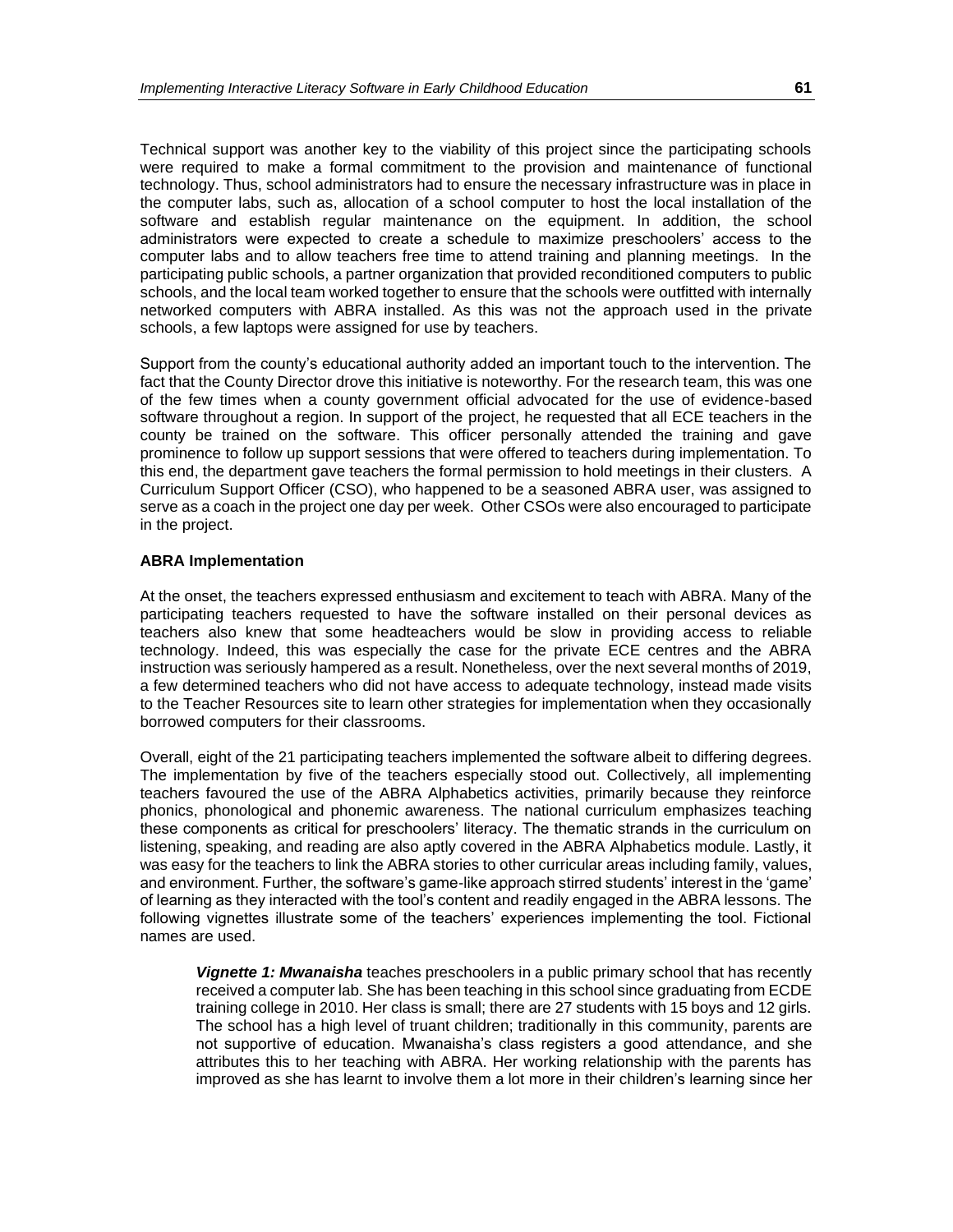ABRA training. She continues to explore ways of collaborating with parents and uses ideas from the embedded pedagogical resources.

Her school is about one kilometre from the training and support headquarters, and she takes advantage of this proximity. For instance, by the time the training workshop was complete, the school had not yet commissioned their computer lab. So, to teach her weekly lessons with ABRA, Mwanaisha borrowed laptops. With five laptops in a computer centre, she paired up her students to share a device whilst the remaining students organized in two groups were doing other lesson activities. Once the lab was ready, she had accumulated enough experience to become the school's ABRA "go to person". She has gained confidence both from her peer-teachers in grades 1-3 teaching with ABRA, and the headteacher now allows her to hold the key to the lab even though lab access was denied to her prior. Her students have built comfort in using the software too. Two of her students showcased the ABRA activities to the President of the Republic of Kenya on a visit to the county. This is how she summarizes her experience:

*"My learners always ask to go and play ABRA games even when it is not time for English activity lesson. Things are different, my teaching changed completely as I was always and still am a learner because I believe it's a lifelong process. My learners were now able to at least recognize letters of the alphabet, letter sounds and names for all the twenty-six letters of the alphabets. My ABRA journey has been a very successful one, it has molded me to be a 21st Century teacher, improved my social networking, making new friends whom were ready to learn from me and vice versa. My learners love school very much and love me because of ABRA. Because of that the parents are happy. Although we do not have enough computers, I have started peer teaching my co-teachers how to use the tool so that all our children love schooling at our ECE centre".*

*Vignette 2: Rehema* is a teacher in a preschool class in a public school situated in a highly populated area. She has 11 years of teaching experience, nine of which she had taught in a high-cost private school before she was employed at the ECE centre attached to this public school. Here, the ABRA software has been used in the primary grades over the past years. Rehema has self-drive and eagerness to try out new pedagogies and technology and these have translated into strong implementation. Whenever Rehema faces a problem with planning or engaging the learners, she reaches out for support from her school ABRA champion and colleagues. Though she teaches a large class of 78 students (35 boys and 43 girls), with a helping hand from an assistant teacher she manages her ABRA instruction quite well. For one, it helps Rehema to comply with the requirements of CBC. She gets creative as she draws on the ABRA teacher resources to prepare complementary activities for ABRA lessons and shares her designs with other teachers. For instance, ABRA in Large (Split) Classes quick guide helped her to organize group work in stations where ABRA computer station is one of them. This is what she says about her experience:

"*I learnt a lot of things, I learnt how to make good lesson plans, materials for teaching, ways of forming functional groups and how to teach using the few computers we have. For the first time I can teach computer lesson to my learners and they learn and do. I learnt how to manage my many learners and how to make my learners happy with school. School is more fun for them and they think I am the best teacher because all the children in the other classes tell them so. But it is all because I take them to the computer lab to play. I am a better CBC teacher because I use digital literacy to improve the competencies of CBC such as communication and collaboration too. I invited my co-teacher to my class and now*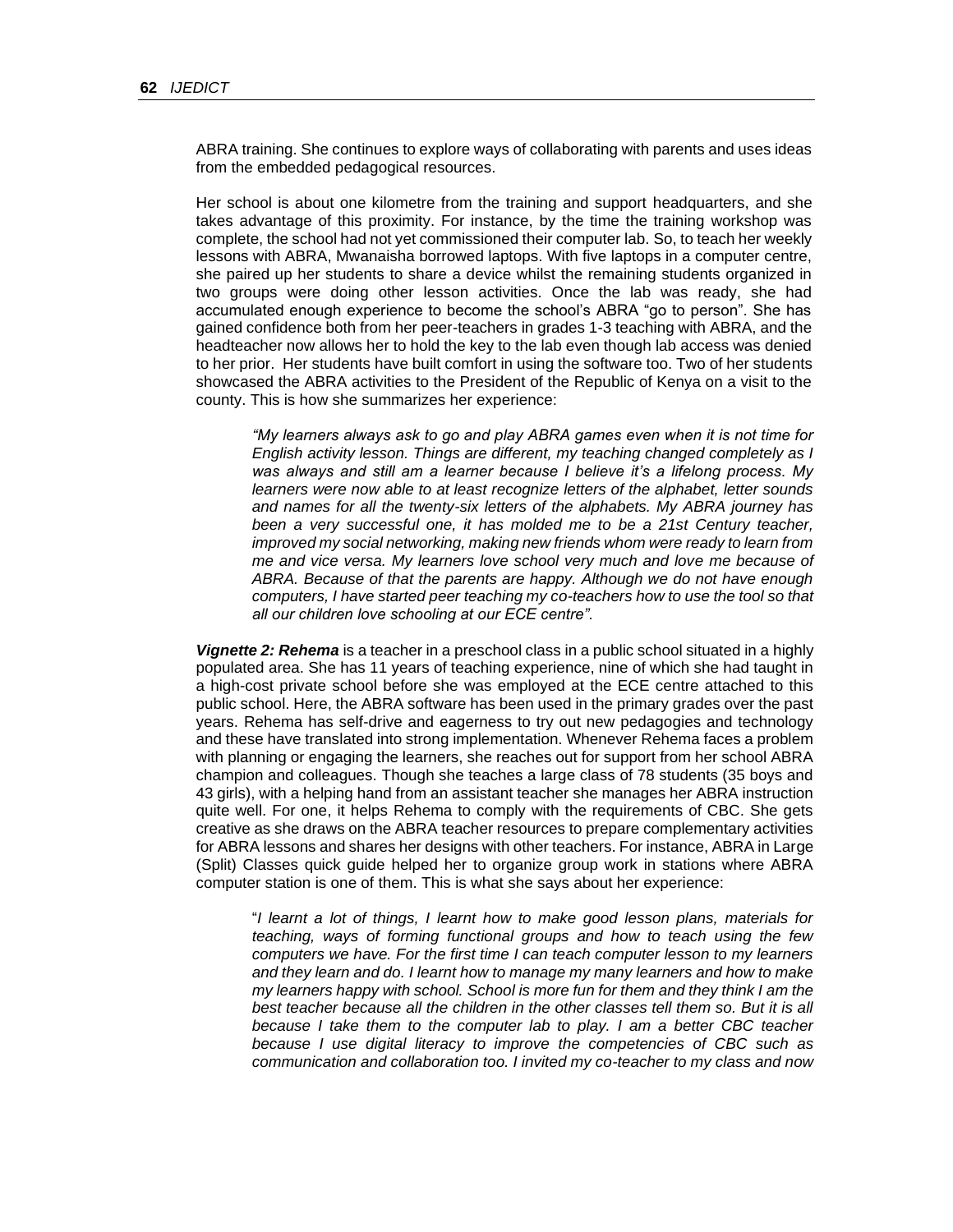*she wants to go for this ABRA training too. But I am teaching her and she is catching up slowly".*

Rehema enjoys strong in-school support. Yet, one of the other things she thinks empowered her was her own willingness to support colleagues who were struggling with implementation. She comments: "*I also got better when I assisted my peers*". She has since enrolled for a degree in ECE and hopes to be a teacher trainer someday.

*Vignette 3: Jane* teaches a preschool class in a public primary school in a relatively affluent area in Mombasa. The school's primary teachers are seasoned ABRA users as they have been teaching with the software for about five years. Jane has seven years of teaching experience and manages a pre-primary class of about 52 learners (23 boys and 29 girls). Her headteacher is equally supportive of preschoolers learning with ABRA and ensures that the computer lab is well maintained and accessible for her class. Therefore, when Jane's class is in the lab, there are enough functional computers to organize the students to work in pairs. Observations show that Jane enjoys her teaching with ABRA immensely. Importantly there has been improvement in the students' uptake and autonomy as well as enthusiasm in coming to school daily. She attributes these successes to teaching with the tool. She says:

*"In December 2018, I was introduced to ABRA and was taught how to incorporate it in language activities. At first, I thought it was not possible since I had children who are not exposed to digital life at all, so I did my lesson plan and arranged on how I was to take them in the computer lab. While we were in the lab, we made rules and introduced children of pre-primary 1 to the gadgets. It was amazing, the learners were happy and eager to learn more. Since then, ABRA has made it easy for me to facilitate learning. For sure, I have achieved the following: learners enjoy peer teaching and sharing experiences; learners cooperate in activities assigned to them. All learners have equal opportunities to participate in activities. Lastly, they have greatly improved reading and fluency".*

## **CONCLUSION**

This small pilot study features an initial attempt to integrate a computer-based literacy intervention in Kenyan preschool classes. Here, with training and support, a handful of regular ECE teachers were able to implement ABRA software with their five and six year old students. The software helped teachers to adequately address foundational areas of literacy development, that are key predictors of students' reading success in later years, as well as digital literacies and some other curricular competencies. In the absence of preschoolers' reading achievement data but based on the available reports and observations, we can speculate that at least three hundred girls and boys in this study benefited from the literacy instruction enhanced by ABRA use. Evidently, this is a drop in the ocean as compared to the total population of 94,000 ECE students in the county. While the county authority intended to extend ABRA use throughout the county's ECE centres, it is difficult to estimate the extent of such expansion. For instance, even though 60 percent of the county's preprimary classes are attached to public schools that are equipped with computer devices under the national DLP initiative, too few of these classes have access to a fully outfitted computer lab or a computer centre in their classroom (Barasa, Barasa & Omulando, 2020). The challenge is even greater in private schools where budgets are meager and thus, purchasing and maintaining the technology is not always a priority.

In such contexts, the importance of school leadership is unequivocal for an educational technology project. Our study suggests that in those schools where headteachers valued the pedagogical potential of integrating learning technology into classroom instruction, structures to support its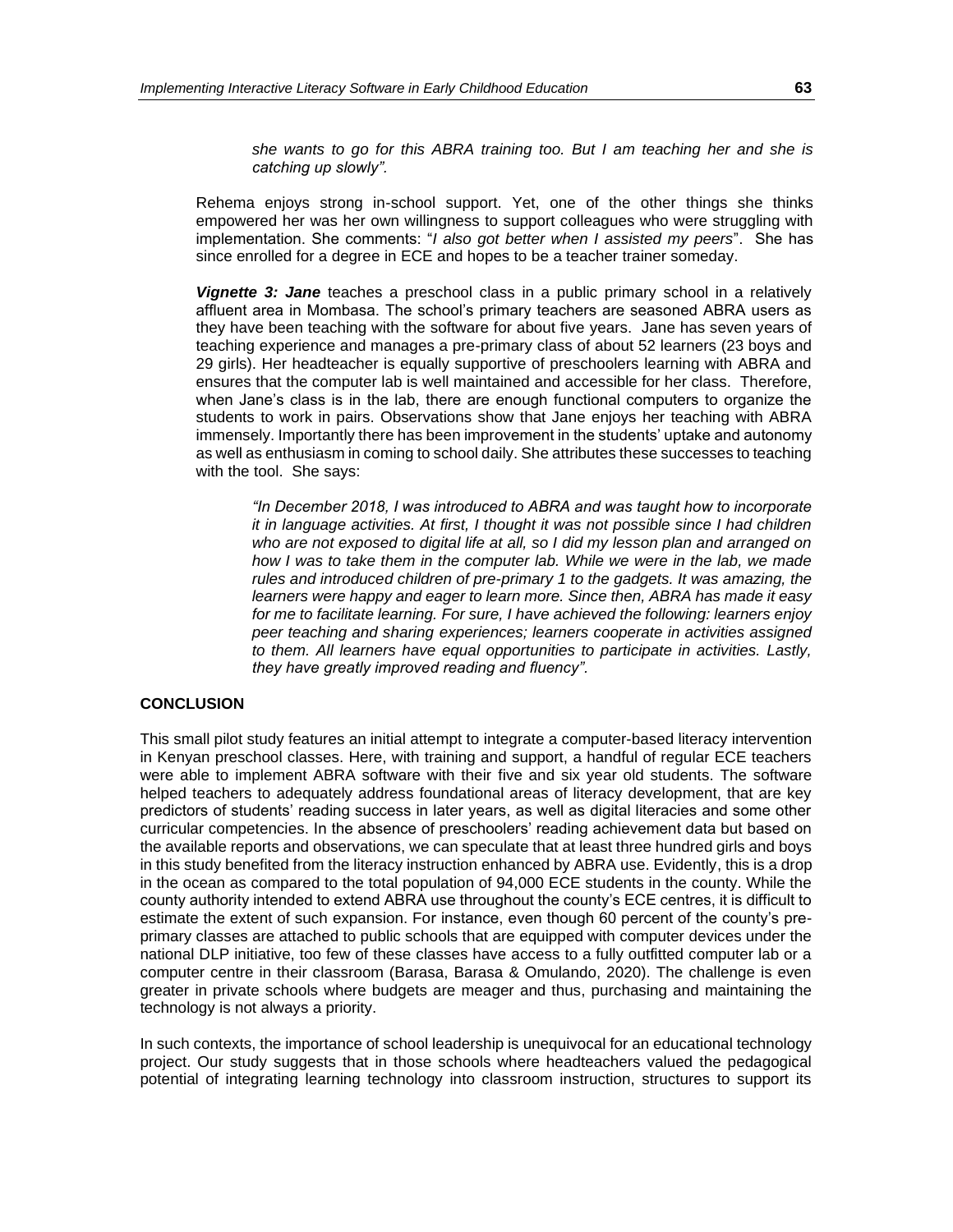implementation were put in place. For instance, administrators allowed teachers free time for inand out-of-school professional development, timetabled preschoolers' access to school computers, and paid the bills for computer maintenance and electricity to power the devices. Such actions paved the way for the teachers who ultimately became the key agents in ABRA implementation. Teacher agency as choices, effort and persistence to implement an innovation depends on how much teachers value this innovation, how successful they expect it to be, and how important they perceive the costs of implementation to be (Abrami, Poulsen & Chambers 2004; Wozney, Venkatesh & Abrami 2006). The teachers in our study perceived the value of ABRA instruction and the likelihood of its success in their preschool classes as being high. For these teachers the anticipated benefits outweighed the costs of implementation, such as the need for greater effort and more class preparation time, dealing with malfunctioning technology and managing its use in large classes.

Although commitment from teachers and their school leaders was vital for this small study, it is far from being sufficient to sustain the complex process of implementing an educational innovation such as ABRA and bring to scale like the local authority intended. There is an important role for the overarching governing agency to play, in this case the county government, especially as it relates to the alignment of their policies with the innovation. While it was fortunate that this project was initiated by the county authority which helped establish school buy-in, more specific and ongoing engagement on their part is required. If the programme were to spread throughout the county, ABRA intervention should transition to the county educational authority who should also build its capacity for a progressive heavy lifting for implementation as a potential payer and doer-at-scale (Starr 2021). In addition to establishing systemic support for its implementation, this means ensuring that ABRA remains among the short- and long-term strategies of the authorities, even when their priorities change over time.

In this regard, our research team continues to learn about how to work with policymakers, such that they embrace the integration of evidence-based educational innovations throughout educational policies. We are also searching for an effective model of training and support that targets ECE teachers' low entry qualification to minimize general technophobia and build adequate knowledge and skills on how to integrate technology into instruction. To prepare this model for scaling, we are examining how to make it simpler, cheaper, and more broadly adaptable in order to enable others to replicate it at high quality and with high impact. To the latter end, studying the extent to which teaching with ABRA software improves the pre-schoolers' ability to read and ensure their achievement in primary school is on our research agenda.

As we work further on this project, we aspire that the research evidence it will generate leads to improvements in literacy instruction, and ultimately sets children on the road to future success. Finally, we hope to witness every ECE teacher in the county using ABRA, as the aim of the project was ultimately to move in that direction.

## **FUNDING SOURCES**

This work was undertaken with the financial support from the Social Sciences and Humanities Research Council (SSHRC) of Canada.

## **REFERENCES**

Abrami, P. C. Lysenko, L. & Borokhovski, E. (2020), "The effects of ABRACADABRA on reading outcomes: An updated meta-analysis and landscape review of applied field research". *Journal of Computer-Assisted Learning*. vol. 36, pp. 260-279. Available from: doi: 10.1111/jcal.12417.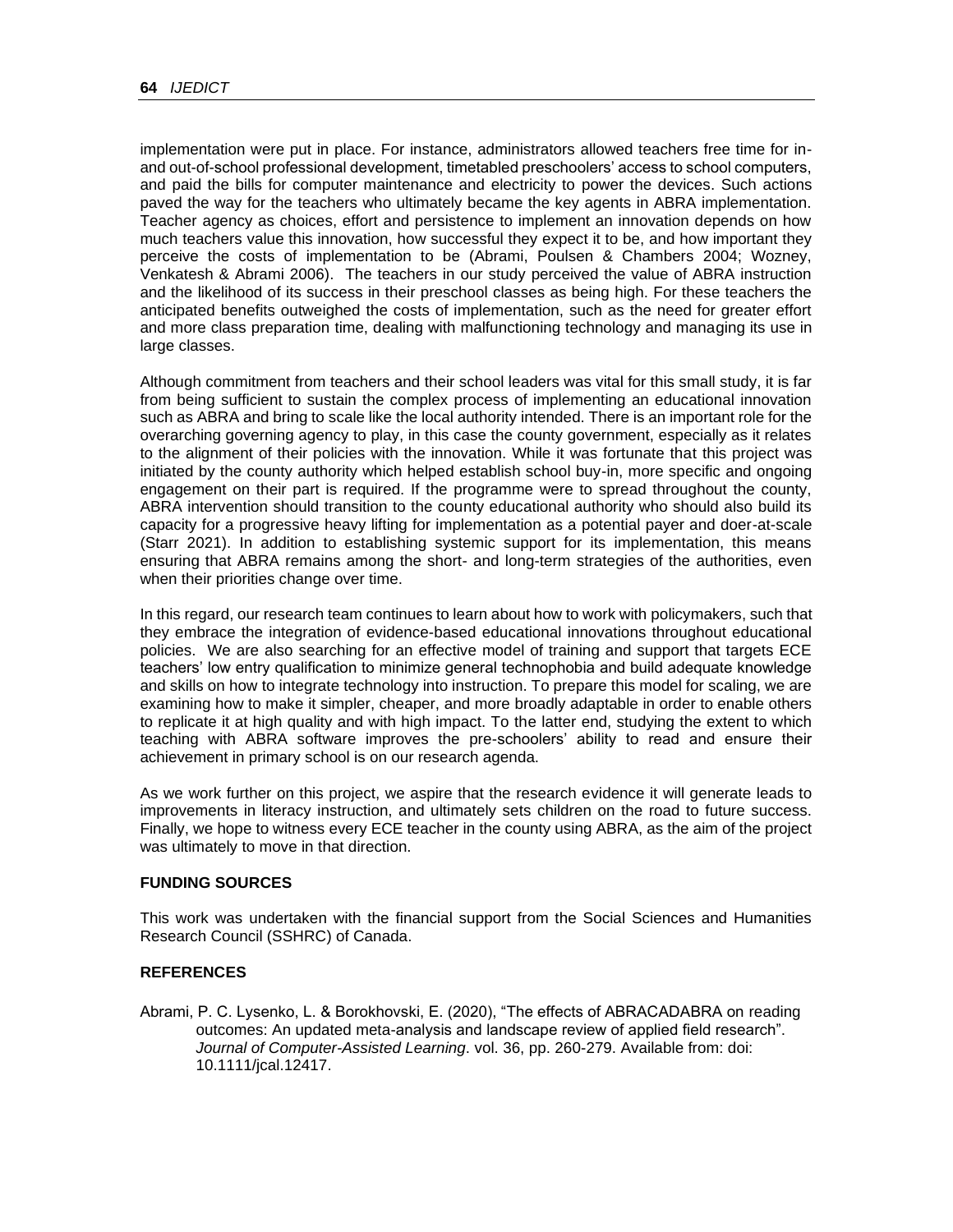- Abrami, P. C., Poulsen, C. & Chambers, B. (2004), "Teacher motivation to implement an educational innovation: Factors differentiating users and non-users of cooperative learning". *Educational Psychology*, vol. 24, no. 2, pp., 201-216. Available from: doi: 10.1080/0144341032000160146
- Abud, F. & Proulx, K. (2019), "*Strengthening early childhood care and education. A Knowledge and Innovation Exchange (KIX) discussion paper".* Available from: https://www.globalpartnership.org/content/strengthening-early-childhood-care-andeducation-knowledge-and-innovation-exchange-kix-discussion-paper [Accessed 4th April 2021].
- Barasa, D. P., Barasa, P. L. & Omulando, C. (2020), "Teachers' competency in integration of Information Communication Technology in early learning in Bungoma county, Kenya". *Journal of Educational Practice.* vol. 11, no. 30. Available from: doi: 10.7176/JEP/11-30- 11.
- Comaskey, E., Savage, R. & Abrami, P. C. (2009), "A randomized efficacy study of web-based synthetic and analytic programmes among disadvantaged urban kindergarten children". *Journal of Research in Reading*, vol. 32, no. 1, pp. 92-108. Available from: doi: 10.1111/j.1467-9817.2008.01383.x.
- Information and Communication Technology (ICT) Authority, Ministry of Information Communication and Technology, Republic of Kenya. (2016). *Government starts distribution of Digischool devices to over 22,000 public primary schools* [Press release]. Nairobi: ICT Authority. Available from: http://icta.go.ke/2016/10/20/government-startsdistribution-of-1-2-digischool-devices-to-over-22-000-public-primary-schools [Accessed 14th April 2021].
- Kenya National Examinations Council (KNEC). (2020), "*Monitoring learner achievement at class 3 level of primary school education in Kenya".* Available from: [https://knec.ac.ke/wp](https://knec.ac.ke/wp-content/uploads/2020/09/NASMLA-Class-3-Final-Report-18.08.2020.pdf)[content/uploads/2020/09/NASMLA-Class-3-Final-Report-18.08.2020.pdf](https://knec.ac.ke/wp-content/uploads/2020/09/NASMLA-Class-3-Final-Report-18.08.2020.pdf) [Accessed 8th February 2021].
- Macharia, M. & Kimani, N. (2016), "Early childhood education for sustainable development in Kenya". In: Siraj-Blatchford, J., Mogharreban, C. and Park, E. (eds.), *International research on education for sustainable development in early childhood*. Springer, pp. 59- 76.
- Manning, M., Garvis, S., Fleming, C. & Wong, T. W. G. (2017), "The relationship between teacher qualification and the quality of the early childhood care and learning environment". *Campbell Systematic Reviews*, vol. 13, no. 1, pp.1-82. Available from: doi: 10.4073/csr.2017.1.
- McNally, S., Ruiz-Valenzuela, J. & Rolfe, H. (2016), "*ABRA: Online reading support. Evaluation report and executive summary".* Addendum added March 2018. Available from: https://educationendowmentfoundation.org.uk/public/files/Projects/Evaluation\_Reports/E EF\_Project\_Report\_XXXX.pdf [Accessed 25th March 2018].